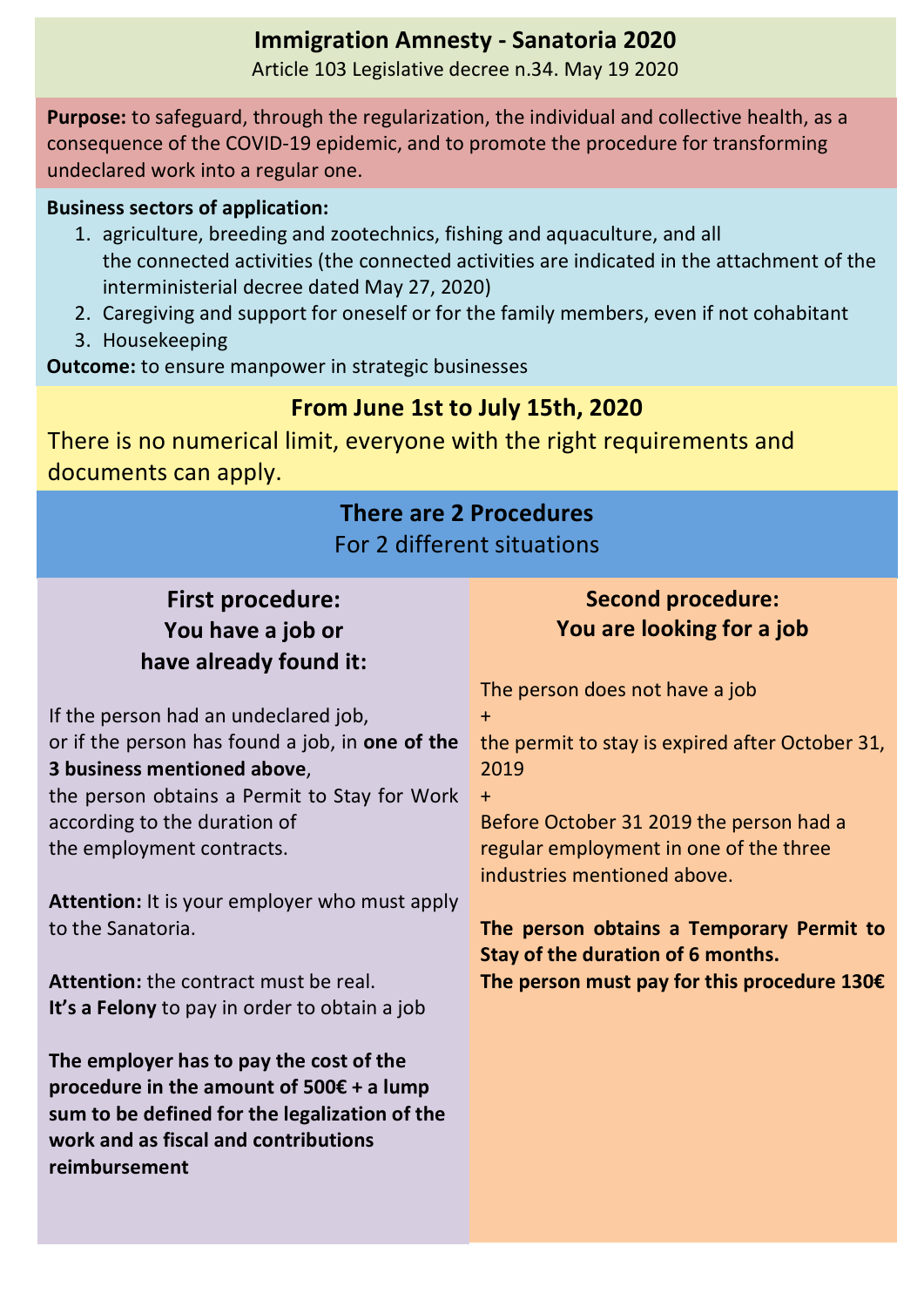### **If the employment terminates.**

The person will keep the permit to stay and there will be 2 scenarios:

- 1) the person finds a new job; he can renew the permit to stay due to the new contract (even if the new job is outside the three business sectors mentioned above).
- 2) the person doesn't find a new job; he can ask a permit for "looking for a new iob", this permit has a duration of 1 year.

#### **Note:**

The person can find a job only in one of the **three industries mentioned** above. At this point he/she can change the "temporary permit" in a "permit to stay for work".

# **Note to the employer**

The employer can't apply to the Sanatoria if, in the last 5 years, he/she has been sentenced for

- aiding illegal immigration
- Illegal recruitment
- Illegal employment

### **Please Note**

If the employer hires a worker without a permit to stay, the employer

does not risk any charges because all the legal actions for illegal employment are suspended. In case the application is rejected for causes not due to the employer,

the charges for illegal employment will be archived.

### **Income limits for the employer:**

- In the industry of caregiving or housekeeping the employer must have an annual taxable income of 20.000€ for family of 1 member, 27.000€ for family with more than one person. To reach this amount the employer can sum up the income of the spouse, of relatives within  $2^{nd}$  degree, even non cohabitant, and other income nontaxable as for example the disability income.
- If the employer is a firm or an institution the taxable income must be over 30.000 $\epsilon$  per year.
- In case of a farming business, the income could be evaluated considering further indicators other than the revenue.

### If the employer is a foreign person, he/she must have a permit to stay for long resident in **UE.**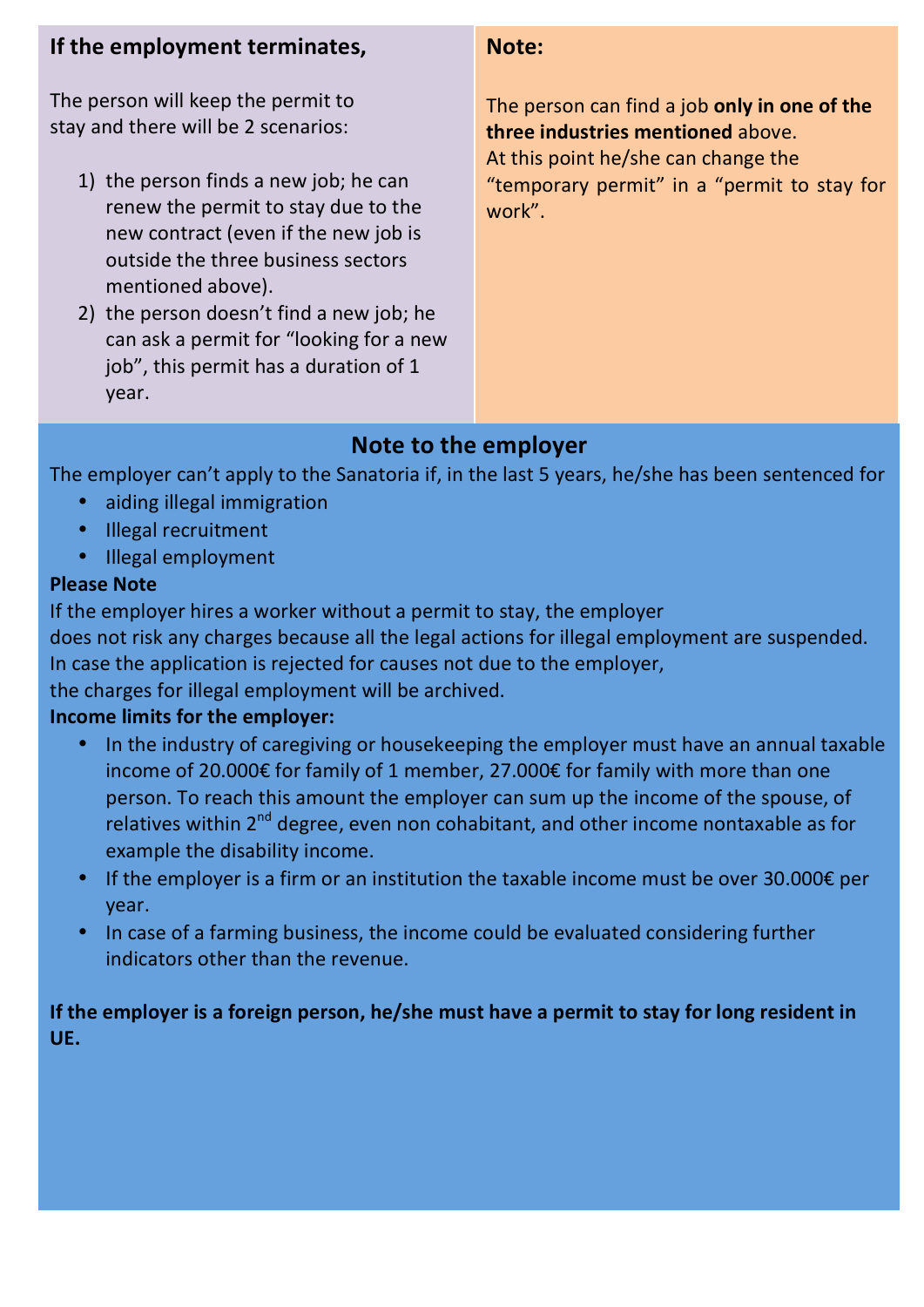# **Note to the worker or who's looking for a job**

The worker must demonstrate he/she was in Italy before March 8 2020, with: Digital storage of fingerprints

Or Declaration of presence

Or Official documentation released from Public Office with date (are allowed, for **example**: medical certificate from a public health center, kids school application, transportation pass, telephone subscription with Italian provider, certificate from police, declaration from authorized shelter even religious, the declaration released from consulate offices in Italy)

# You can't apply

- If you have been the object of a ministerial exclusion order for prevention or terrorism (the "foglio di via" is not obstructing the application)
- If you have been reported as not admissible in the Schengen area
- If you have been reported as a person considered a danger to the community also in other countries of the Schengen area.
- If you have received a sentence (final or not) for:
	- $\checkmark$  Crimes that provide the arrest in flagrante delicto
	- $\checkmark$  Crimes against people's freedom
	- $\checkmark$  Drug crimes
	- $\checkmark$  Aiding and abetting of illegal immigration
	- $\checkmark$  Exploitation of prostitution

# **It's a very long list of crimes**

### **Please note:**

The legal actions for illegal entrance and stay will be suspended for the worker applying for the immigration amnesty. But if the procedure will be rejected, those procedures will not be archived.